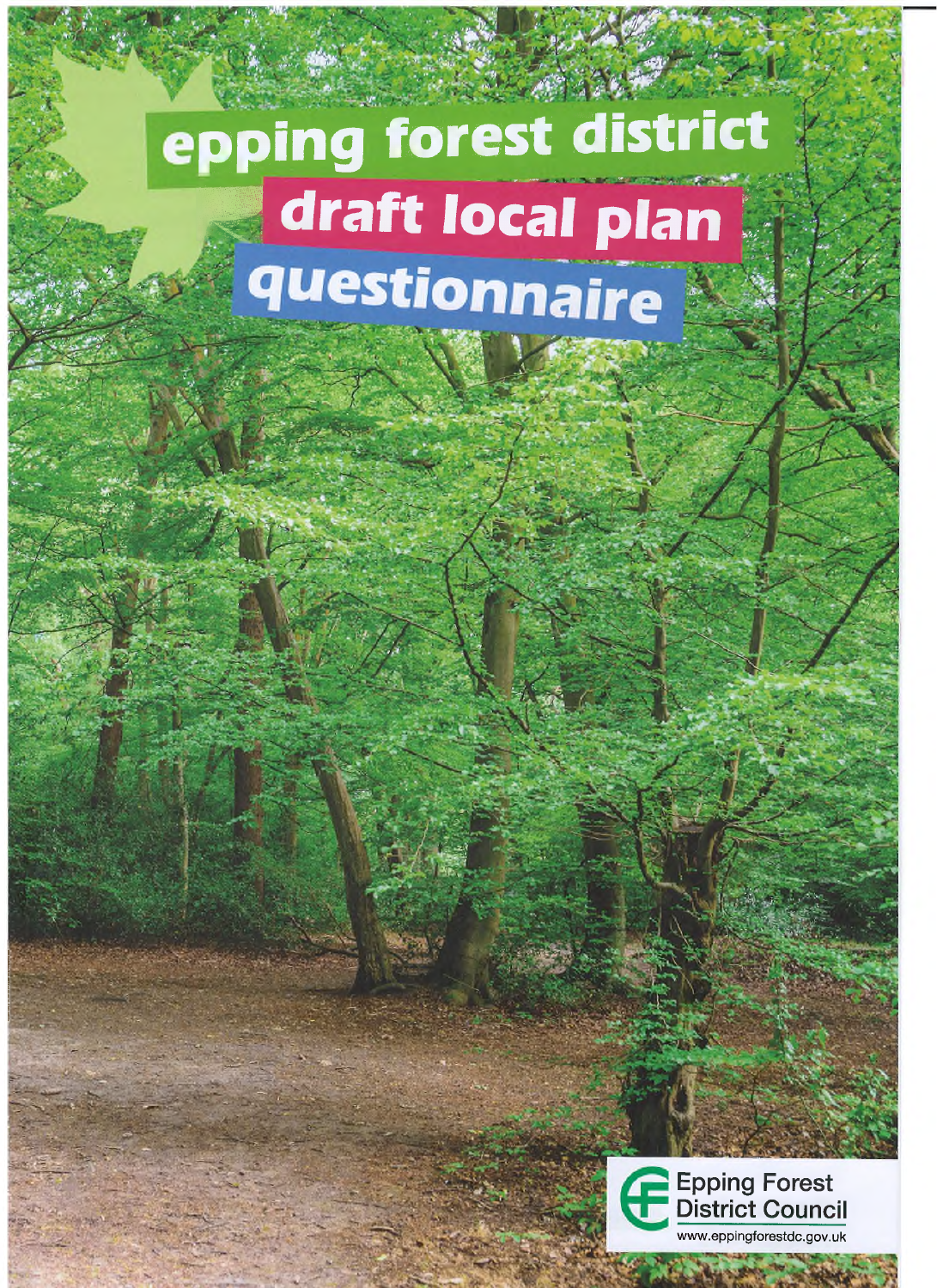Epping Forest District is consulting on its Draft Local Plan, which will help to shape the future growth of the District up until 2033.

Please complete this questionnaire and submit your comments about the Epping Forest District Draft Local Plan.

Do you have access to the internet? An online version of this questionnaire is available at the Planning Our Future website www.eppingforestdc.gov.uk/planningourfuture.

### where to find out more about

the draft local plan

To help you complete this questionnaire you can find out more about the Draft Local Plan in the following ways:

The full Draft Local Plan, Interim Sustainability Appraisal and supporting technical studies are available to view at: www.eppingforestdc.gov.uk/planningourfuture

You can speak to the Planning Policy team in person at a series of public exhibitions across the District in November 2016.

You can also visit our static information points to find out more between Monday 31 October and Monday 12 December 2016. Hard copies of the Draft Local Plan will be available for review at both sets of consultation events.

Details of both sets of events are available on the Planning Our Future website and our Local Plan information leaflet, being delivered to all addresses in the District.

Alternatively you can contact the Planning Policy team on 01992 564517 (between  $10am - 4pm$ , or you can leave a voicemail outside of these times), or email: LDFconsult@eppingforestdc.gov.uk

### how to complete

### *rnmam* the questionnaire

Please read the Draft Local Plan document before you complete this questionnaire. However, please do not feel that you have to complete all the questions.

We cannot accept anonymous questionnaire responses, so to ensure your comments are considered please make sure you complete your details.

We are required to make all responses to the consultation public, and therefore cannot keep your responses confidential. However no contact details will be made public.

#### **All responses must be received by 5pm on Monday 12 December 2016.**

Please address your completed hardcopy questionnaire to **Freepost EFDC LOCAL PLAN RESPONSE** (Please ensure it is written exactly as stated so it is free for you to send).

A summary of the consultation findings will be published on the Council's website after the consultation period has closed.

If you are responding on behalf of / as a group, please visit www.eppingforestdc.gov.uk/planningourfuture to download a group form to accompany your questionnaire.

If you would like a copy of this document in any other format, for example in large print or another language, please contact Epping Forest District Council on 01992 564517 or email LDFconsult@eppingforestdc.gov.uk.

**If you need more space for your answers please attach additional sheets, making clear which question you are responding to.**



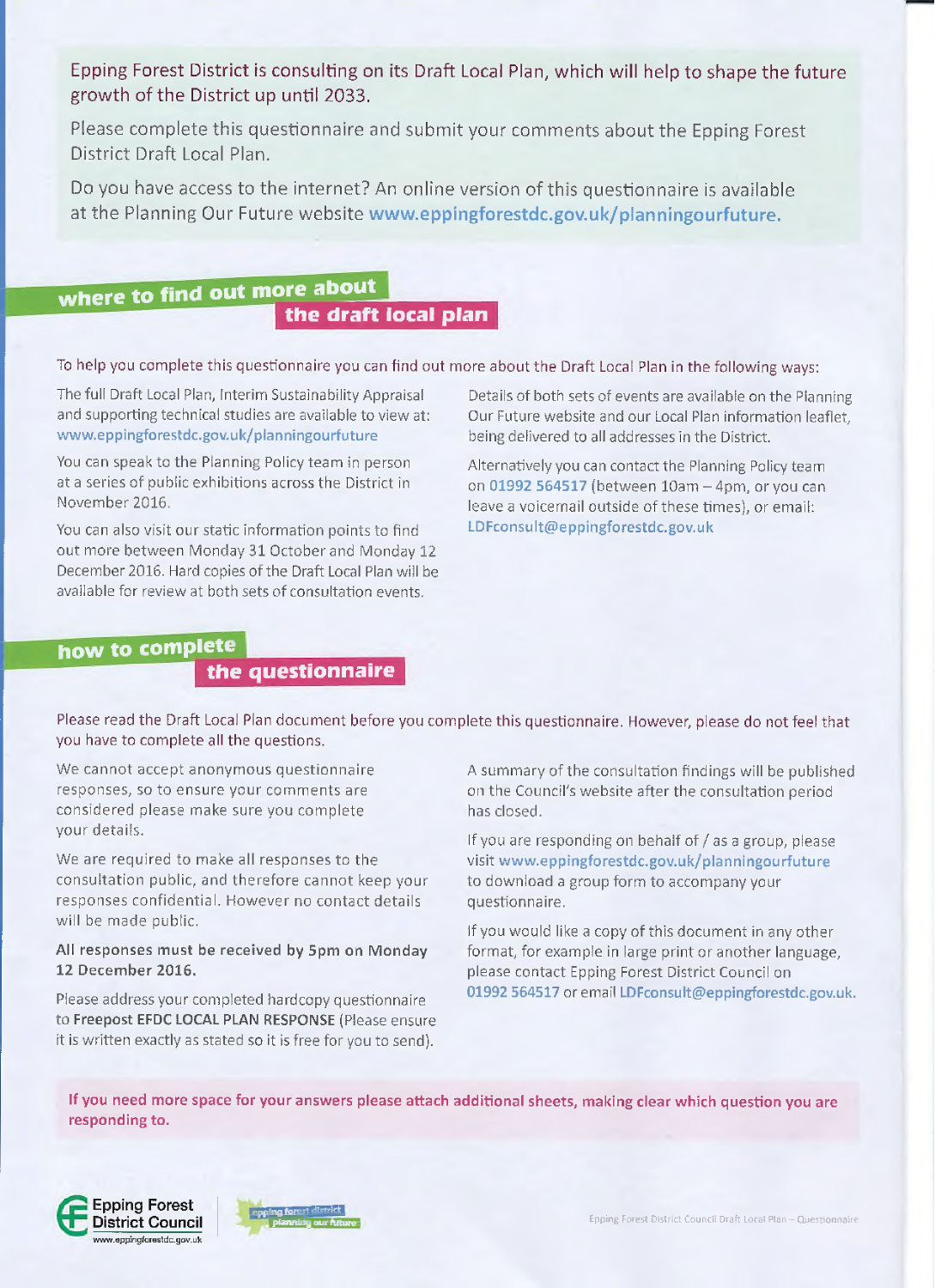**If you would like to be added to the Local Plan mailing list to receive updates on the progress of the plan, please tick here □ .**

| Your details:                  |  |  |
|--------------------------------|--|--|
| Name:                          |  |  |
| Address:                       |  |  |
| Email:                         |  |  |
| Telephone:                     |  |  |
| Organisation (if applicable):  |  |  |
|                                |  |  |
| Agent details (if applicable): |  |  |
| Name:                          |  |  |
| Address:                       |  |  |
| Email:                         |  |  |
| Telephone:                     |  |  |
| Organisation (if applicable):  |  |  |

**We cannot accept anonymous responses so please complete your details.**

## what does epping forest district's draft local plan mean to you?





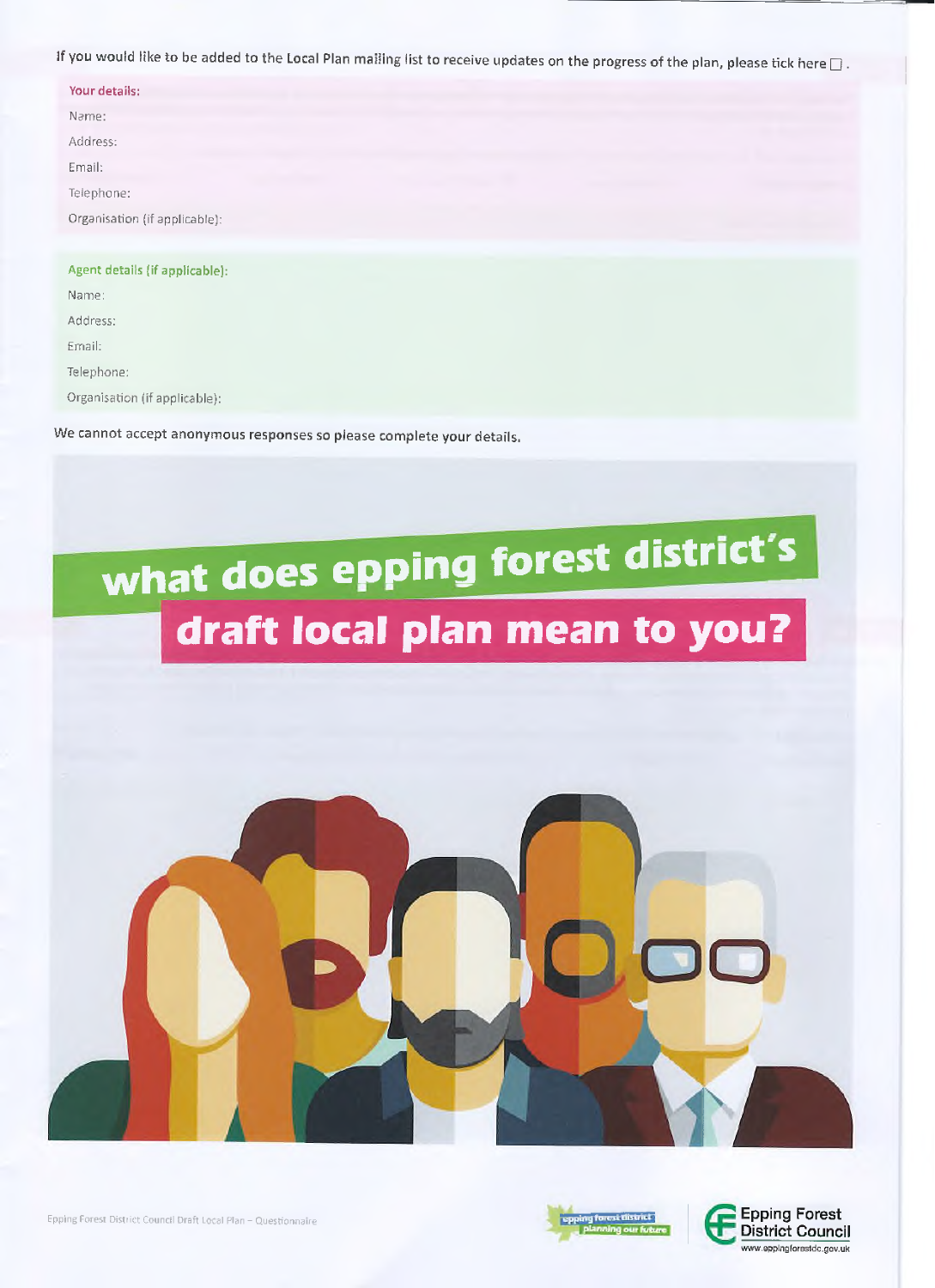The vision is to ensure an enhanced quality of life for the people of Epping Forest District, to provide new homes, jobs and infrastructure to meet the identified needs of the District, and support the local economy, while protecting Epping Forest District's Green Belt and environment. (3.26, Chapter 3).

Do you agree with the overall vision that the Draft Local Plan sets out for Epping Forest District? (Please tick one box)

| Strongly agree $\Box$ | Agree [ | No opinion $\Box$ | Disagree $\Box$ | Strongly disagree [ |
|-----------------------|---------|-------------------|-----------------|---------------------|

Please explain your choice

2

The Council has considered a range of alternatives (which are detailed in the Draft Local Plan) and has concluded that the main settlements in the District are the most appropriate areas for new housing. The Council is proposing an approach which maximises opportunities for development around Flarlow and also in locations within the existing settlements before considering a limited release of Green Belt land (see Draft Policy SP 2).

Do you agree with our approach to the distribution of new housing across Epping Forest District? (Please tick one box)

| Strongly agree $\square$ | Agree $\Box$ | No opinion $\Box$ | Disagree $\Box$ | Strongly disagree $\Box$ |
|--------------------------|--------------|-------------------|-----------------|--------------------------|
|                          |              |                   |                 |                          |

Please explain your choice



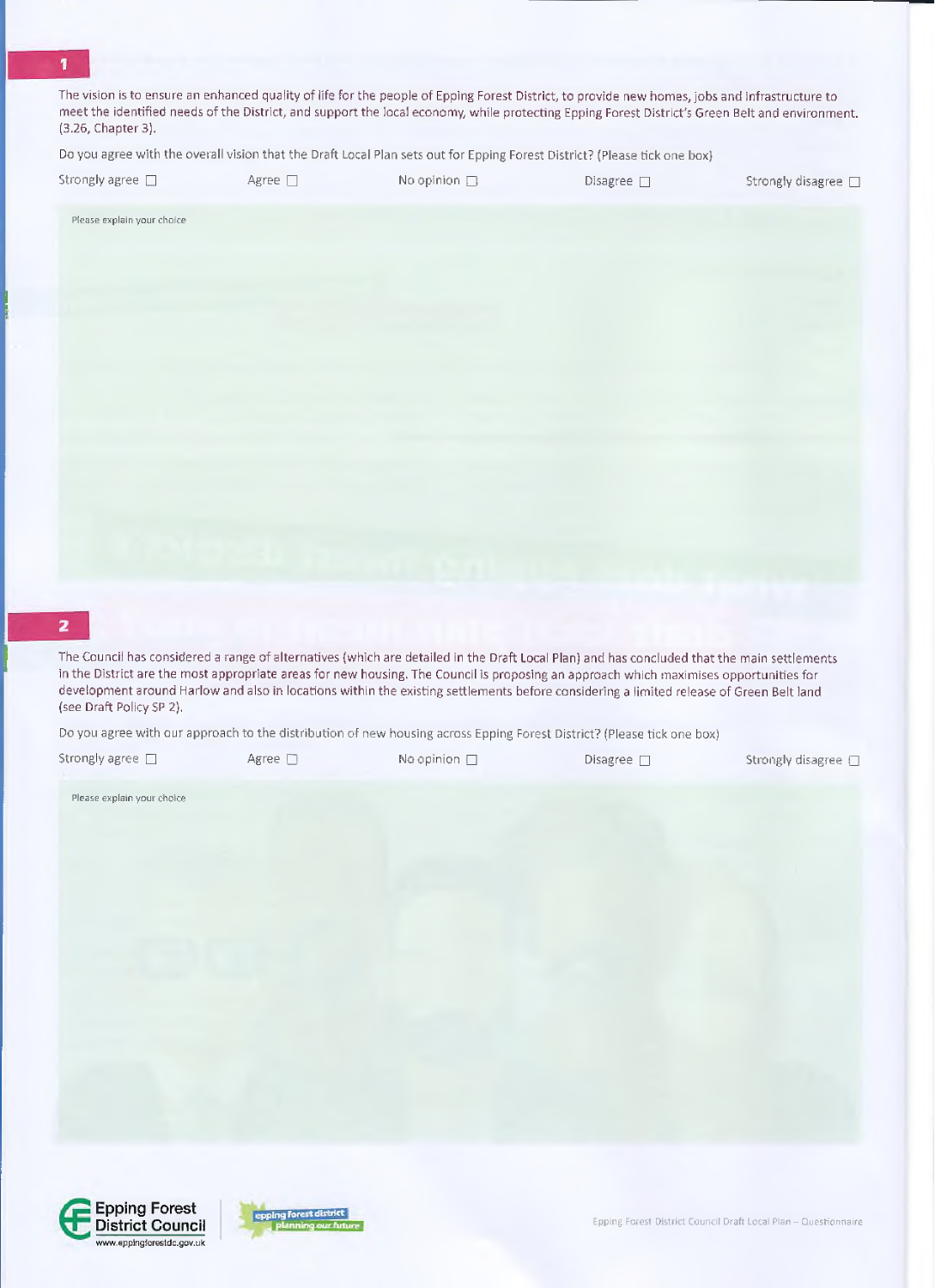In order to support the delivery of homes around Harlow, the Council has identified strategic sites to the west, south and east of Harlow. The sites will be comprehensively planned to ensure the provision of a mix of housing, local centres, community and educational facilities, open space and new transport provision (Draft Policy SP 3).

Do you agree with the proposals for development around Harlow? (Please tick one box)

| $\rightarrow$ Strongly agree $\Box$ $\rightarrow$ | Agree $\Box$ | No opinion $\Box$ |                 |                             |
|---------------------------------------------------|--------------|-------------------|-----------------|-----------------------------|
|                                                   |              |                   | Disagree $\Box$ | Strongly disagree $\square$ |

Please explain your choice

Forthe two town centres and four district centres in the District the Draft local Plan sets out a proposed primary shopping area which is intended to protect and encourage retail uses (see Draft Policy E 2 and Section 5 - Places).

Do you agree with the proposed shopping area in:

| Epping                    | Yes $\Box$ No $\Box$ |                 | Buckhurst Hill     | Yes $\Box$ No $\Box$ | Loughton Broadway | Yes $\Box$           | $\mathsf{No}\ \mathsf{\Pi}$ |
|---------------------------|----------------------|-----------------|--------------------|----------------------|-------------------|----------------------|-----------------------------|
| Chipping Ongar Yes $\Box$ |                      | No <sub>1</sub> | Loughton High Road | $Yes \Box NO \Box$   | Waltham Abbey     | Yes $\Box$ No $\Box$ |                             |

Please explain your choice



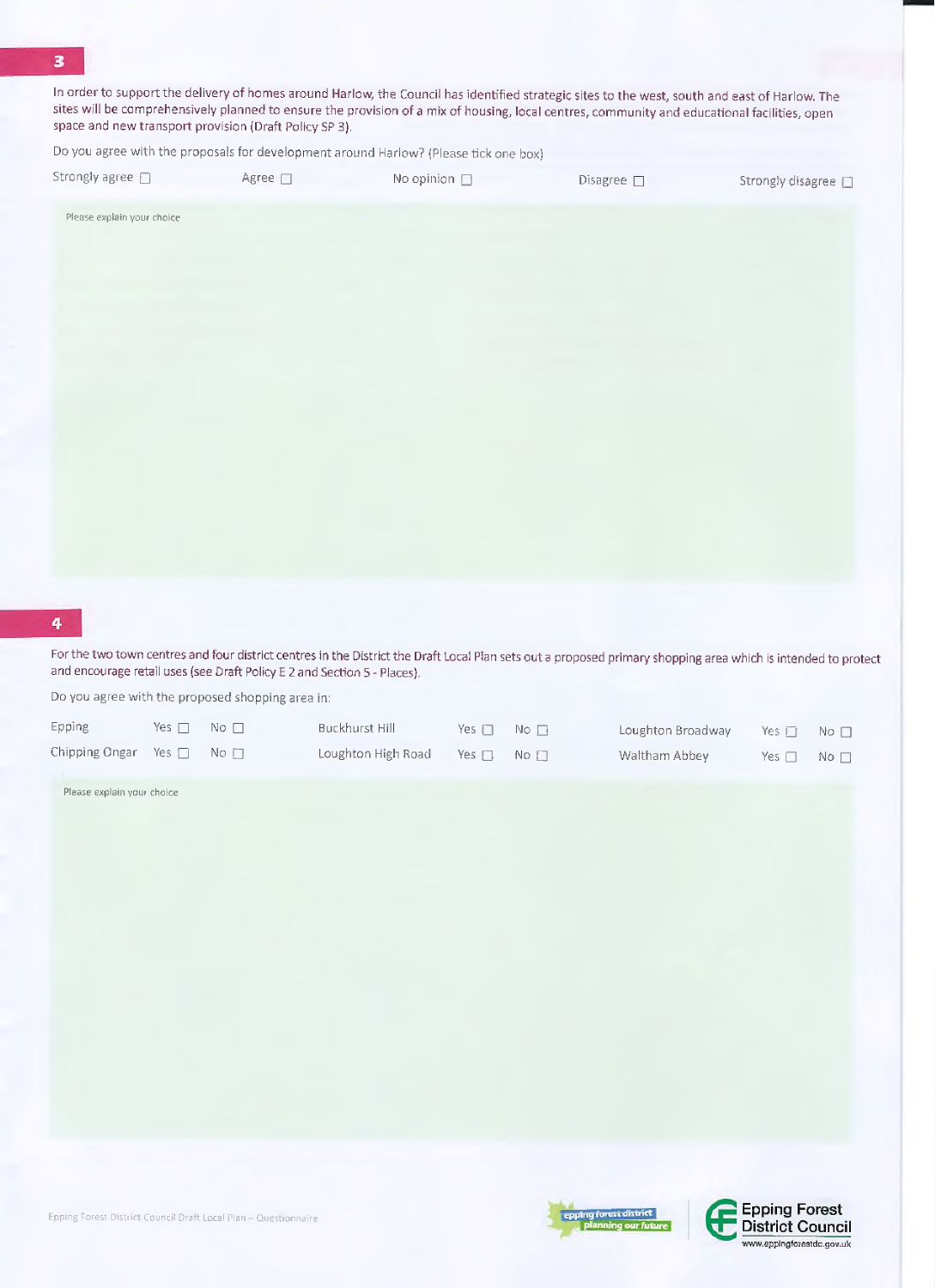The Draft Local Plan seeks to protect and make the best possible use of existing employment sites, together with the allocation of new sites where appropriate to promote employment development and job creation and to allow for the expansion of existing businesses (Draft Policy E 1). Further detailed work is being undertaken to identify specific sites for allocation.

Do you agree with the proposals for new employment development? (please tick one box)

Strongly agree □ Agree □ No opinion □ Disagree □ Strongly disagree □

Please explain your choice





Epping Forest District Council Draft Local Plan - Questionnaire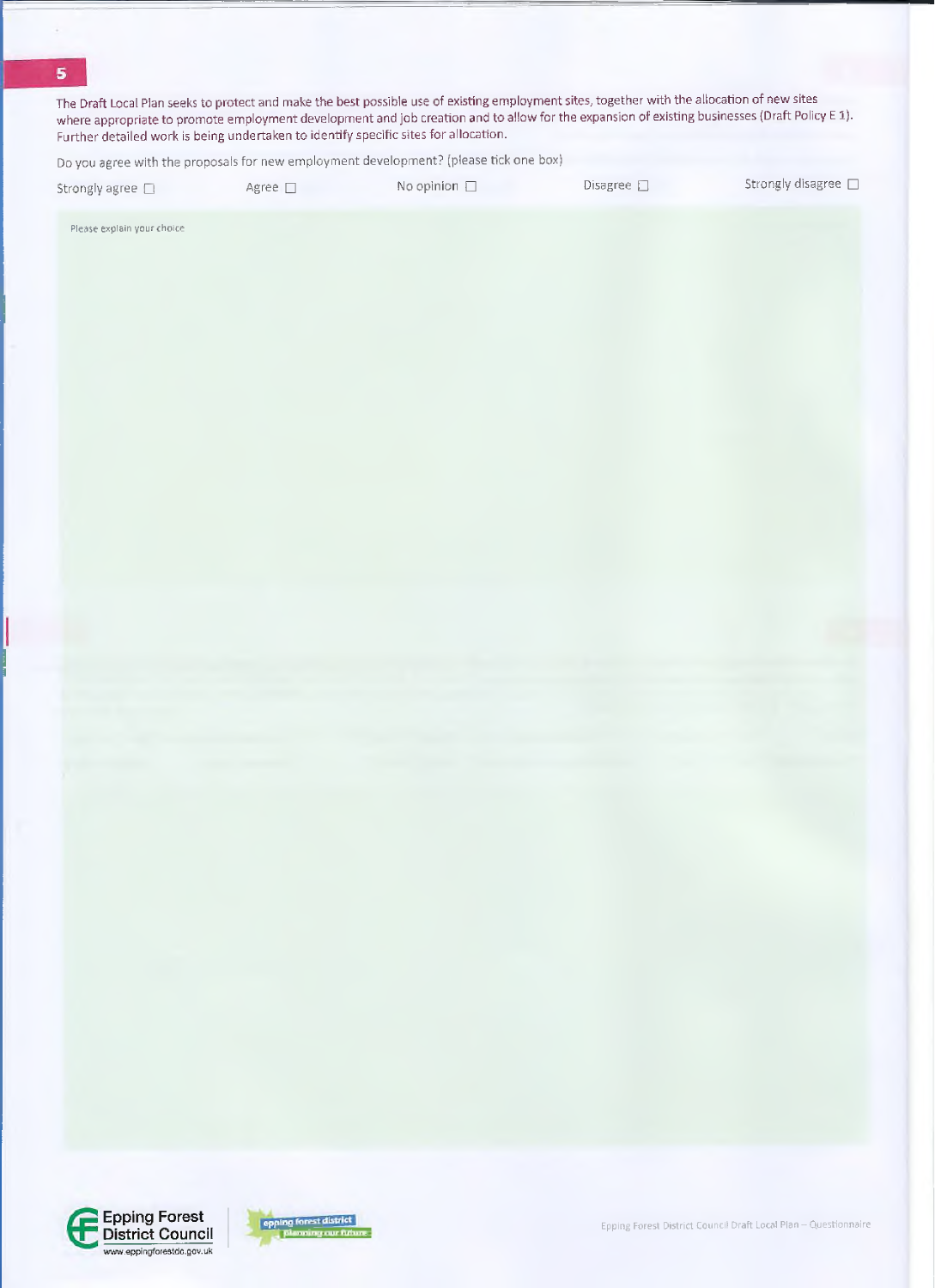The Draft Local Plan has identified our draft strategy for meeting the housing and employment needs up to 2033. We have identified sites for housing which are considered to be suitable and available and can be delivered over the next 17 years.

Do you agree with the proposed sites in your area? Do not feel that you have to comment on all of the areas.

Please tick the area/s you wish to respond to. If you are responding to more than one area and require further space to provide your response, please use the additional sheet on the following page.

| No <sub>1</sub>             |
|-----------------------------|
| No <sub>1</sub>             |
| No <sub>1</sub>             |
| $\mathbb{N}^{\circ}$ $\Box$ |
|                             |
|                             |
| $\mathbb{N} \circ \Box$     |
|                             |



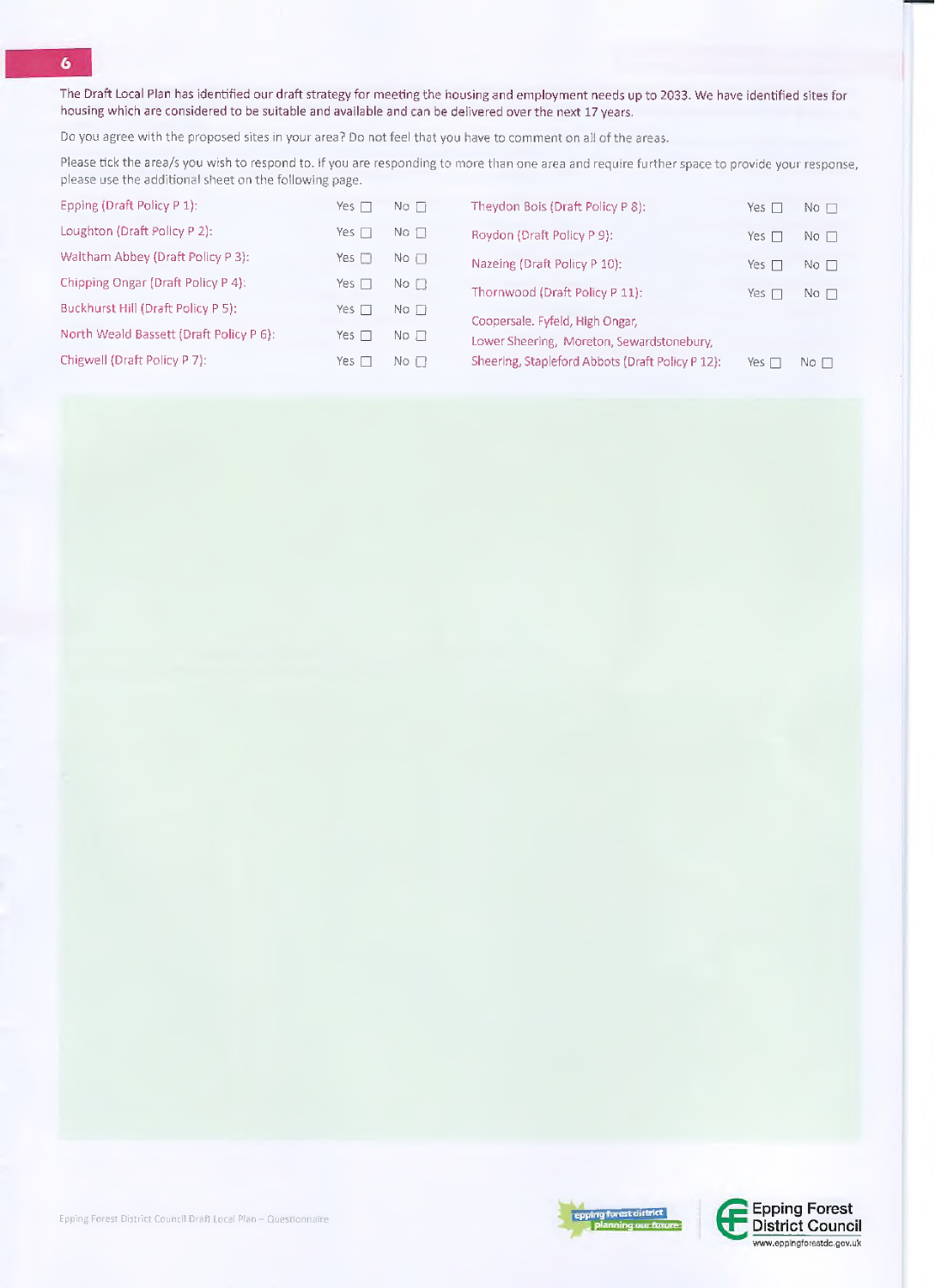### 6 additional sheet (optional!

The Draft Local Plan has identified our draft strategy for meeting the housing and employment needs up to 2033. We have identified sites for housing which are considered to be suitable and available and can be delivered over the next 17 years.

Do you agree with the proposed sites in your area? Do not feel that you have to comment on all of the areas.

| Epping (Draft Policy P 1):              | Yes $\Box$ | No <sub>1</sub>         | Theydon Bois (Draft Policy P 8):                 | Yes [<br>- 1 | $\mathbb{N} \circ \Box$ |
|-----------------------------------------|------------|-------------------------|--------------------------------------------------|--------------|-------------------------|
| Loughton (Draft Policy P 2):            | Yes $\Box$ | $N \circ \Box$          | Roydon (Draft Policy P 9):                       | Yes $\Box$   | No <sub>1</sub>         |
| Waltham Abbey (Draft Policy P 3):       | Yes $\Box$ | $No \Box$               | Nazeing (Draft Policy P 10):                     | Yes $\Box$   | No <sub>1</sub>         |
| Chipping Ongar (Draft Policy P 4):      | Yes m      | $No$ $\Box$             | Thornwood (Draft Policy P 11):                   | Yes $\Box$   | $No \Box$               |
| Buckhurst Hill (Draft Policy P 5):      | Yes $\Box$ | $N \circ \Box$          | Coopersale. Fyfeld, High Ongar,                  |              |                         |
| North Weald Bassett (Draft Policy P 6): | Yes $\Box$ | $\mathbb{N} \circ \Box$ | Lower Sheering, Moreton, Sewardstonebury,        |              |                         |
| Chigwell (Draft Policy P 7):            | Yes $\Box$ | No <sub>1</sub>         | Sheering, Stapleford Abbots (Draft Policy P 12): | Yes $\Box$   | No $\Box$               |



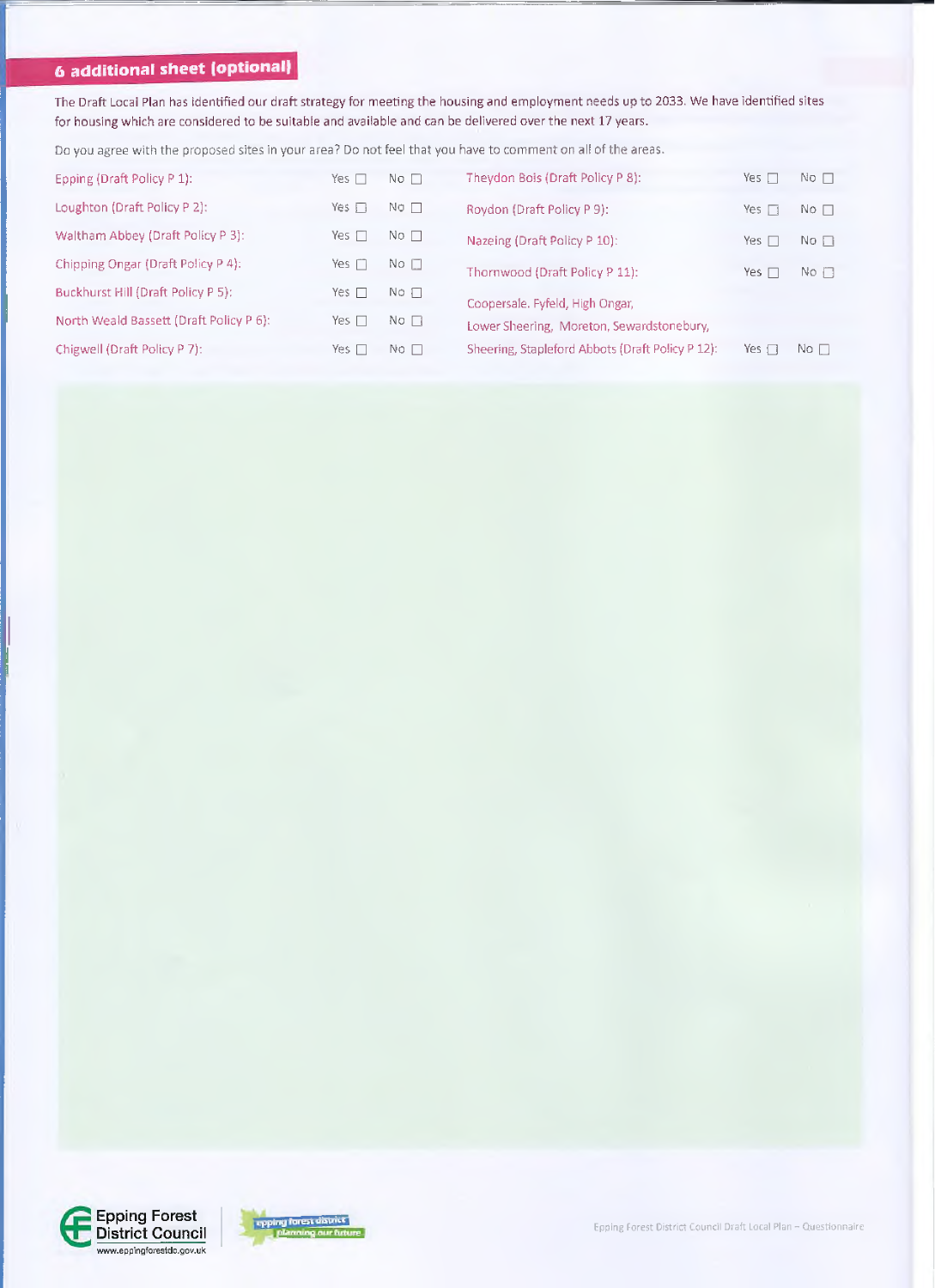The Council recognises that the delivery of infrastructure (e.g. schools, GPs, transport) to support future growth is important. Draft policies have been set out in Chapter 6 and details of the infrastructure to be provided to support the proposed level of development in the Draft Infrastructure Delivery Plan.

Do you agree with the approach to infrastructure provision being proposed in the plan?

Strongly agree □ Agree □ No opinion □ Disagree □ Strongly disagree □

Please explain your choice

An Interim Sustainability Appraisal has been commissioned to support the Draft Local Plan. We would welcome any comments you may have on this.

Comments

Epping Forest District Council Draft Local Plan - Questionnaire

g forest district

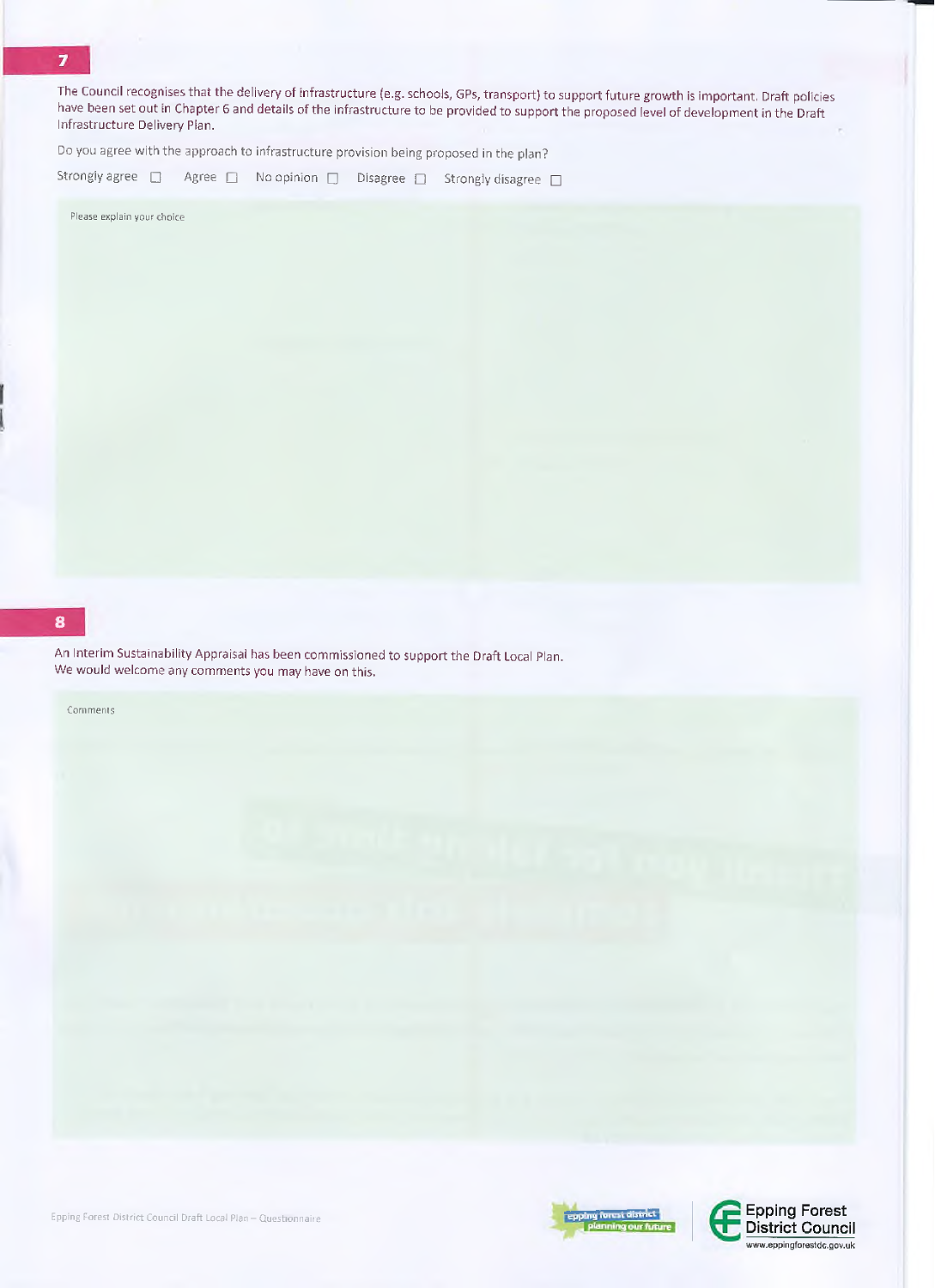Do you wish to comment on any other policies in the Draft Local Plan?

Please note the Policy Number / Paragraph Number | vou are commenting on.

Comments



### Thank you for taking time to complete this questionnaire,

Your comments are important to us and will be fully considered as we revise and finalise our Local Plan. Please keep following the consultation website, **www.eppingforestdc.gov.uk/planningourfuture,** for future information about the progress of the Local Plan.

If you have any further questions, or need any assistance, please contact the Planning Policy team on **01992 564517** (between 10am - 4pm or you can leave a voicemail outside of these times), or via email: LDFconsult@ eppingforestdc.gov.uk



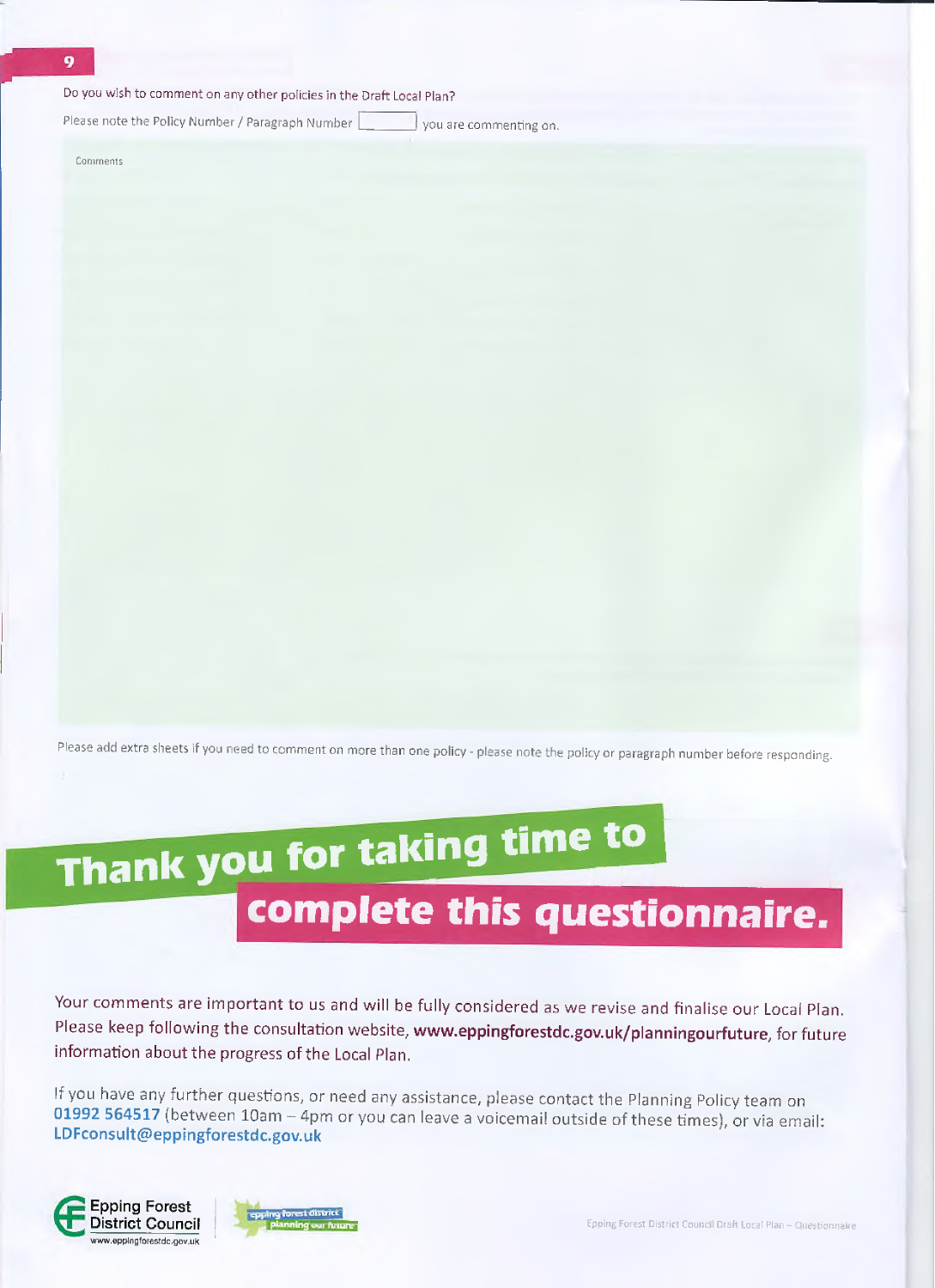